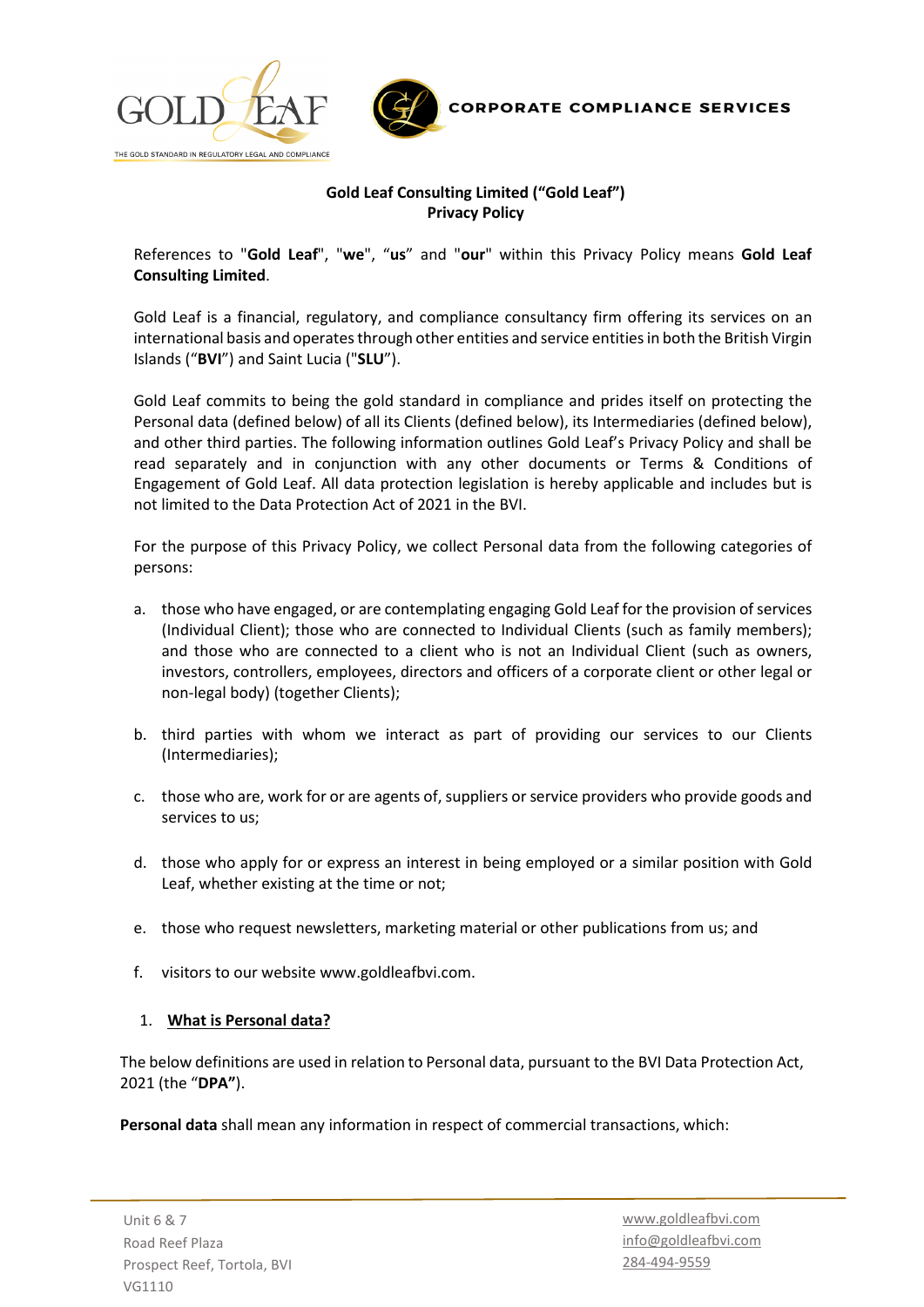



- a. is being processed wholly or partly by means of equipment operating automatically in response to instructions given for that purpose;
- b. is recorded with the intention that it should wholly or partly be processed by means of such equipment; or
- c. is recorded as part of a relevant filing system or with the intention that it should form part of a relevant filing system, that relates directly or indirectly to a data subject, who is identified or identifiable from that information, or from that and other information in the possession of a data user, including any sensitive personal data and expression of opinion about the data subject.

**Sensitive Personal data** shall mean any personal data about Data subject's physical or mental health, sexual orientation, political opinions, religious beliefs or other beliefs of a similar nature, criminal convictions, the commission or alleged commission or any other personal data that the DPA or its related executive orders may define as sensitive personal data in the future.

**Data subject** shall mean a natural person, whether living of deceased.

**Data controller** shall mean a person who either alone or jointly or in common with other persons processes any personal data, or has control over, or authorizes the processing of any personal data, but does not include a data processor.

**Data processor** shall mean a person who either alone or jointly or in common with other persons processes any personal data, or has control over, or authorizes the processing of any personal data, but does not include a data processor.

### 2. **What Personal data do we collect?**

Gold Leaf collects the following Personal data from you:

- a. contact information including but not limited to your name, telephone number, postal addresses and e-mail addresses;
- b. in the case of Sensitive Personal data under the DPA, we will be required to collect information relating, but not limited to your mental state, political opinions, criminal convictions, genetic information and race;
- c. know your client (KYC) information for compliance purposes such as your date of birth, country of residence, nationality, any ownership interest in any entity or asset you hold, source of funds and other like information concerning your identity and background;
- d. payment details such as credit/debit card number, billing address, and security codes; and
- e. other information about you which we may obtain or may need to obtain as part of our business operations or in fulfilling our obligations to you as set out in our engagement agreement.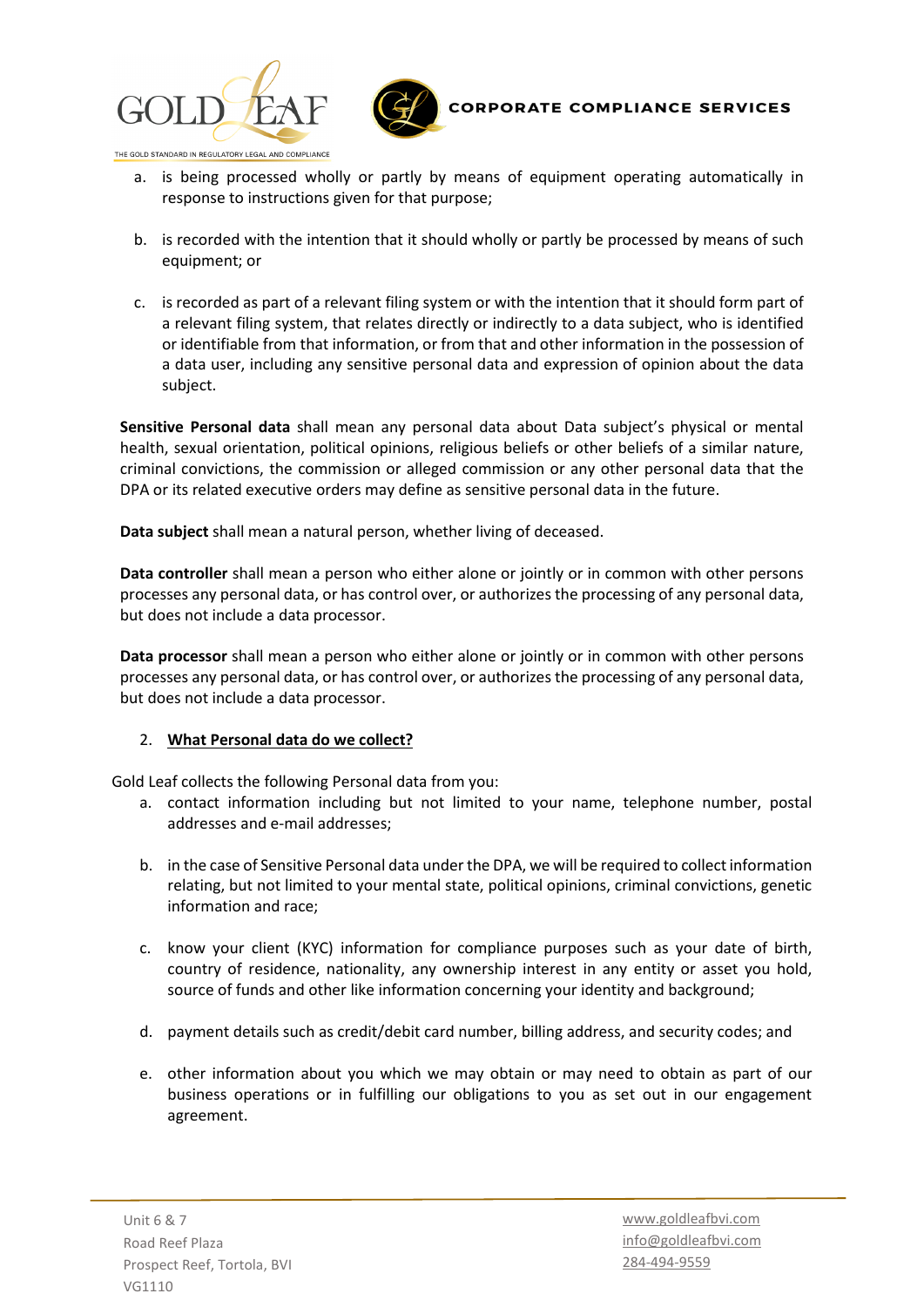



### 3. **How do we handle your Personal data?**

- a. Any and all Personal data received by Gold Leaf is treated as highly confidential and handled with the utmost care. Personal data will not be revealed, sent, shown or otherwise made available to any third parties, which are not directly involved in servicing you.
- b. To transfer Personal data to a third party when such transfer will be made to ensure the provision of a service to you, or upon your instructions, Gold Leaf will ensure that the transfer is secure and the recipient is informed of the confidentiality of the Personal data, and has undertaken to ensure secure processing of the Personal data.
- c. In the unlikely event that there is a security breach, Gold Leaf will take all necessary steps to identify the cause and mitigate the effects. Where necessary, we will also notify you of such a breach in accordance with our obligations under the DPA.

### 4. **Gold Leaf shall ensure at all times that:**

- a. Personal data has been obtained with your consent;
- b. Sensitive Personal data is processed only with your explicit consent when such processing is required only for the purpose for which the consent was given;
- c. Personal data is not transferred outside the BVI, unless Gold Leaf has obtained proof of adequate data protection safeguards or your explicit consent;
- d. Personal data is processed for a lawful purpose directly related to the services provided by Gold Leaf; and
- e. It takes appropriate technical and organisational measures to keep your Personal data confidential and secure, in accordance with its internal policies and procedures regarding storage of, access to and disclosure of Personal data.
- 4.1 However, confidentiality and security cannot be assured when information is transmitted through e-mail or other wireless communication. Gold Leaf will not be responsible for any loss or damage suffered as a result of a breach of security and/or confidentiality when information is transmitted by e-mail or wireless communication. Gold Leaf will take your use of a particular mode of communication as permission for us to communicate with you using that same mode of communication unless otherwise instructed by you.

## 5. **Gold Leaf may process Personal data when it is required for:**

- a. The performance of the services outlined in its engagement agreement to which you are a party;
- b. the taking of steps at your request with a view of engaging the services of Gold Leaf; and

Unit 6 & 7 Road Reef Plaza Prospect Reef, Tortola, BVI VG1110

[www.goldleafbvi.com](http://www.goldleafbvi.com/) [info@goldleafbvi.com](mailto:info@goldleafbvi.com) 284-494-9559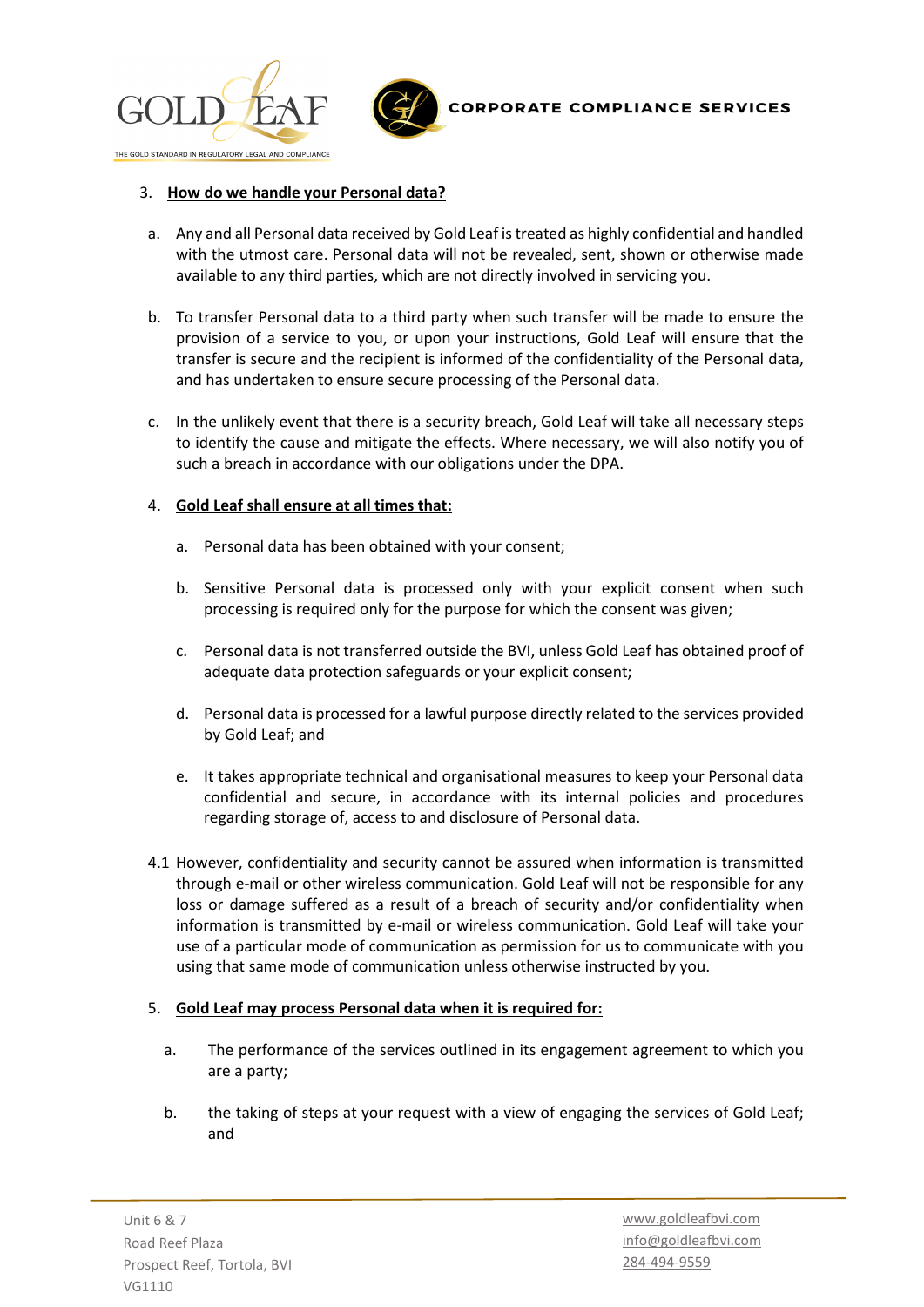



c. compliance with any legal obligation to which Gold Leaf (as the Data controller) is subject, other than an obligation imposed by the engagement agreement.

### 6. **Gold Leaf shall inform you upon your request of:**

- a. The purposes for which your Personal data is being or is to be collected and further processed;
- b. Any information available to Gold Leaf as to the source of that Personal data;
- c. Your right to request access to and request correction of the Personal data and how to contact Gold Leaf with any inquiries or complaints in respect of the Personal data;
- d. The class of third parties to whom Gold Leaf discloses or may disclose the Personal data;
- e. Whether it is obligatory or voluntary for you to supply the Personal data; and
- f. Where it is obligatory for you to supply the Personal data and the consequences for you failing to supply the Personal data.
- 7. Gold Leaf shall not disclose any Personal data, without your consent, for any purpose other than the purpose for which the Personal data was to be disclosed at the time of collection of the Personal data; or a purpose directly related to such purpose.
- 8. Gold Leaf has taken practical steps to protect the Personal data from any loss, misuse, modification, unauthorized or accidental access or disclosure, alteration or destruction.

### 9. **Timeframe for storing Personal data**

- 9.1 Personal data shall not be stored longer than it is necessary for the fulfillment of the purpose for which it was collected. It is Gold Leaf's policy to retain data for 5 years depending on amongst others, the nature of the Personal data and applicable laws pertaining to the retention of such Personal data from the completion or termination of the engagement.
- 9.2 Gold Leaf shall destroy or permanently delete all Personal data, if it is no longer required for the purpose for which it was first processed. Where we consider it necessary to protect ourselves from a legal claim or potential dispute in connection with any services we have provided, we will keep the Personal data for the relevant limitation period; or where the Personal data cannot be deleted for legal or regulatory reasons.
- 10. Gold Leaf shall take reasonable steps to ensure that the personal data is accurate, complete, not misleading and kept up-to-date by having regard to the purpose, including any directly related purpose, for which the Personal data was collected and further processed.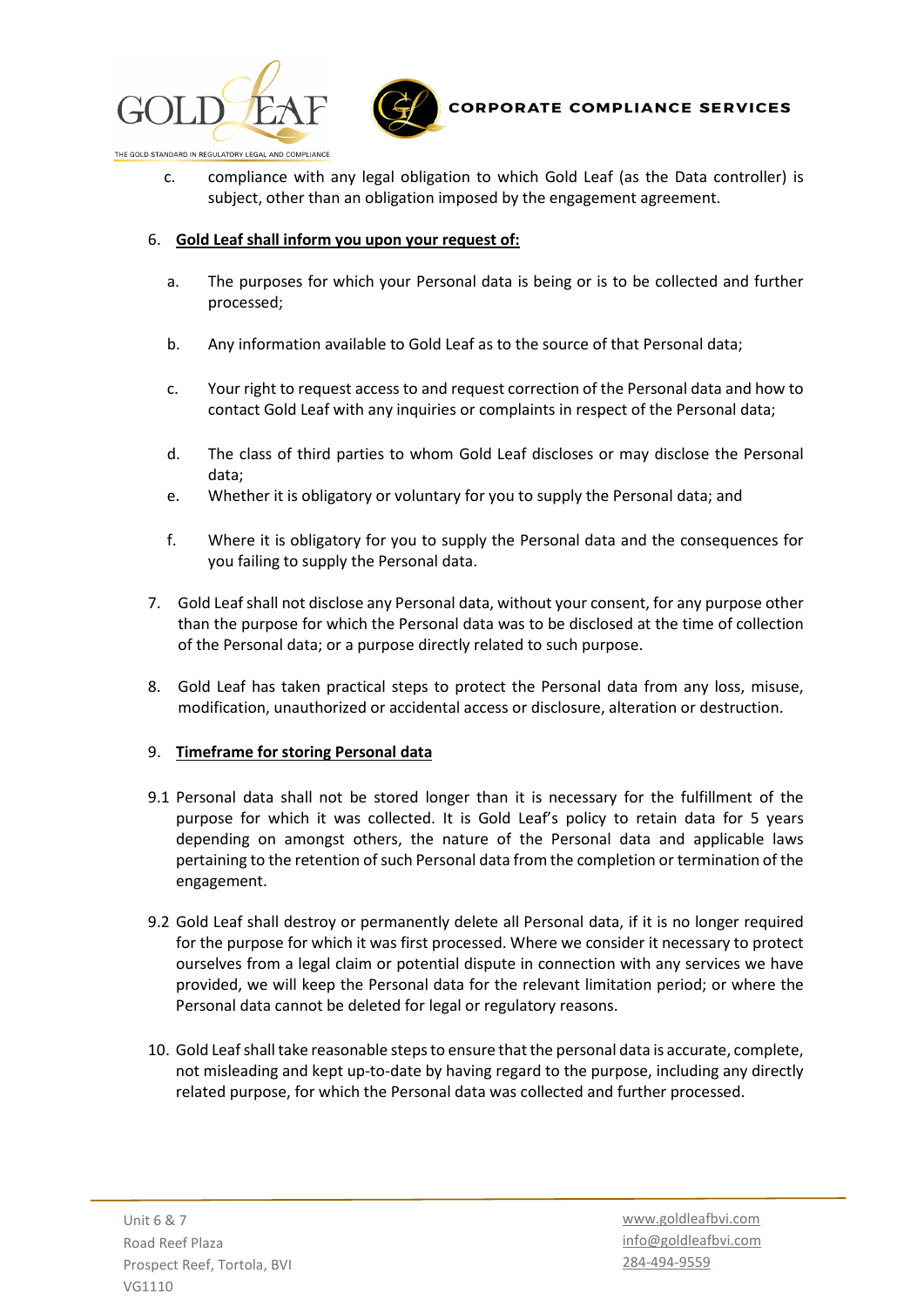



### 11. **Rights of Data subjects**

- a. Subject to certain exemptions and conditions under the DPA, you may have the following rights: the right of access; right to have your data corrected, updated, rectified or erased; right to object to the processing of or restrict the processing of your data; right to withdraw your consent previously given for the processing of your Personal data, and to request the transfer of your data to another party;
- b. Please note that Gold Leaf is not obligated to comply with a request to access, correct, delete or restrict the use of your Personal data if there is a specific legal ground or exemption;
- c. If you choose not to provide any Personal data or you choose to exercise one or more of the rights above to restrict the processing of your Personal data, this may restrict the services which Gold Leaf can provide or we may have to terminate the relationship between you and Gold Leaf;
- d. You may also withdraw consent to the processing of your Personal data. However, if there is another legitimate basis for processing your data in accordance with the DPA, the same information may be processed without your consent;
- e. Should you wish to exercise any of your rights you should send your request to [info@goldleafbvi.com.](mailto:info@goldleafbvi.com) We will respond to your request in accordance with the DPA;
- f. We reserve the right to ask for proof of your identity by requesting you to provide us with a valid ID or requesting such additional information reasonably required to identify the specific information being requested or referred to, or any additional information reasonably required to confirm your identity; and
- g. We further reserve the right to charge you a reasonable fee for you to access your Personal data, and for any additional copies of the materials provided, or to refuse to comply with your request in accordance with the provisions of the DPA.

### 12. **Sensitive Personal data**

- 12.1 Gold Leaf shall not process any of your Sensitive Personal data unless:
- a. You have given your explicit consent to the processing of the Personal data;
- b. The processing is necessary for the purposes of exercising or performing any right or obligation which is conferred or imposed by law on Gold Leaf in connection with employment; or
- c. In order to protect your vital interests or another person, in a case where consent cannot be given by or on your behalf; Gold Leaf cannot reasonably be expected to obtain your consent; or consent by or on your behalf has been unreasonably withheld.